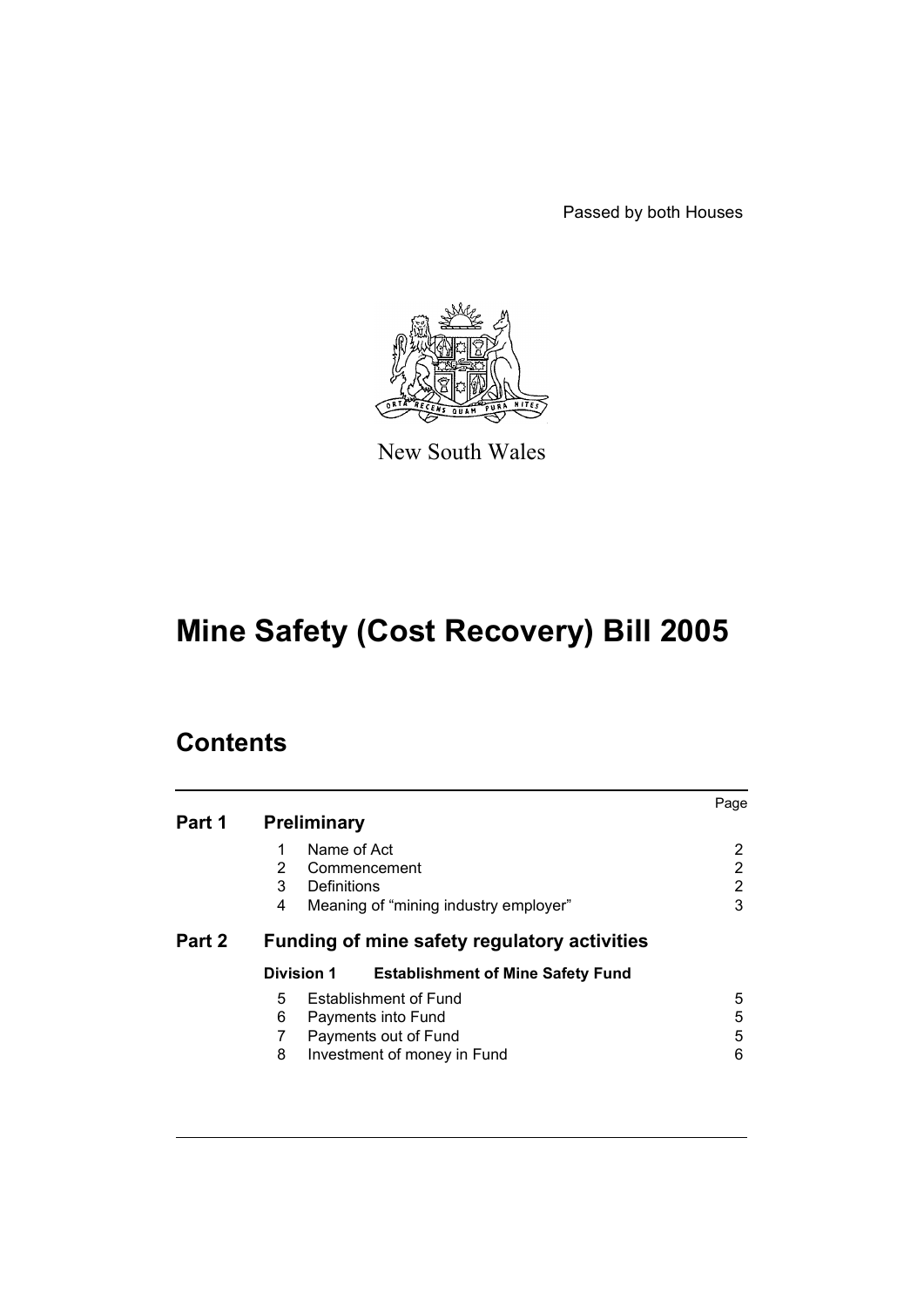# Mine Safety (Cost Recovery) Bill 2005

Contents

|        |                   |                                                                     | Page |
|--------|-------------------|---------------------------------------------------------------------|------|
|        | <b>Division 2</b> | <b>Contributions to Mine Safety Fund</b>                            |      |
|        | 9                 | Estimate by Director-General of amount to be contributed<br>to Fund | 6    |
|        | 10                | Contributions to Fund by insurers                                   | 6    |
| Part 3 |                   | <b>Miscellaneous</b>                                                |      |
|        | 11                | Act to bind Crown                                                   | 9    |
|        | 12                | Arrangements for exchanging information and for other<br>matters    | 9    |
|        | 13                | Requirement to provide information                                  | 9    |
|        | 14                | Delegation                                                          | 10   |
|        | 15                | Service of documents                                                | 10   |
|        | 16                | Nature of proceedings for offences                                  | 11   |
|        | 17                | Regulations                                                         | 11   |
|        | 18                | Amendment of Coal Industry Act 2001 No 107                          | 12   |
|        | 19                | Review of Act                                                       | 12   |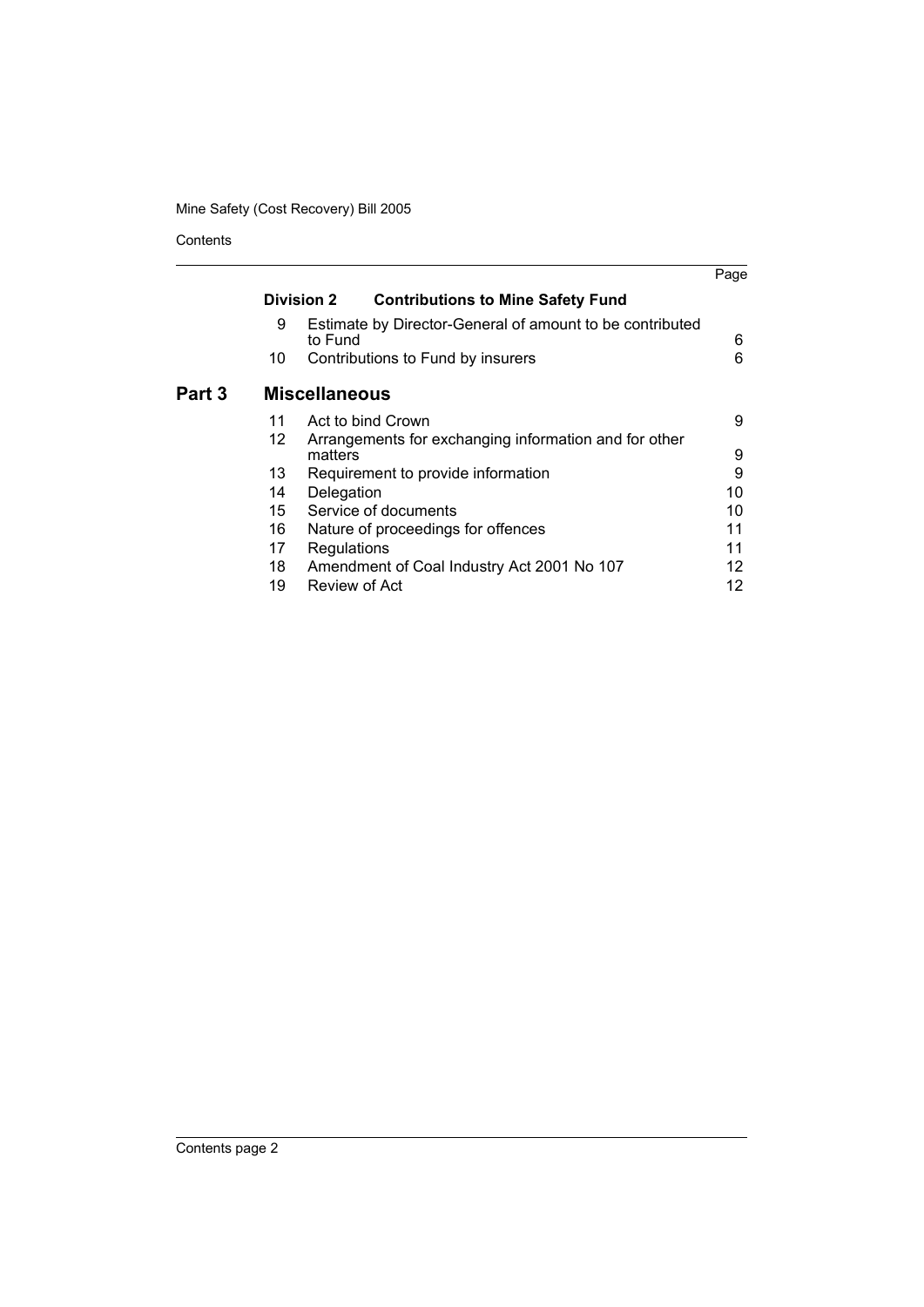*I certify that this PUBLIC BILL, which originated in the LEGISLATIVE ASSEMBLY, has finally passed the LEGISLATIVE COUNCIL and the LEGISLATIVE ASSEMBLY of NEW SOUTH WALES.*

> *Clerk of the Legislative Assembly. Legislative Assembly, Sydney, , 2005*



New South Wales

# **Mine Safety (Cost Recovery) Bill 2005**

Act No , 2005

An Act to make provision with respect to the funding of regulatory activities in relation to mine safety.

*I have examined this Bill, and find it to correspond in all respects with the Bill as finally passed by both Houses.*

*Chairman of Committees of the Legislative Assembly.*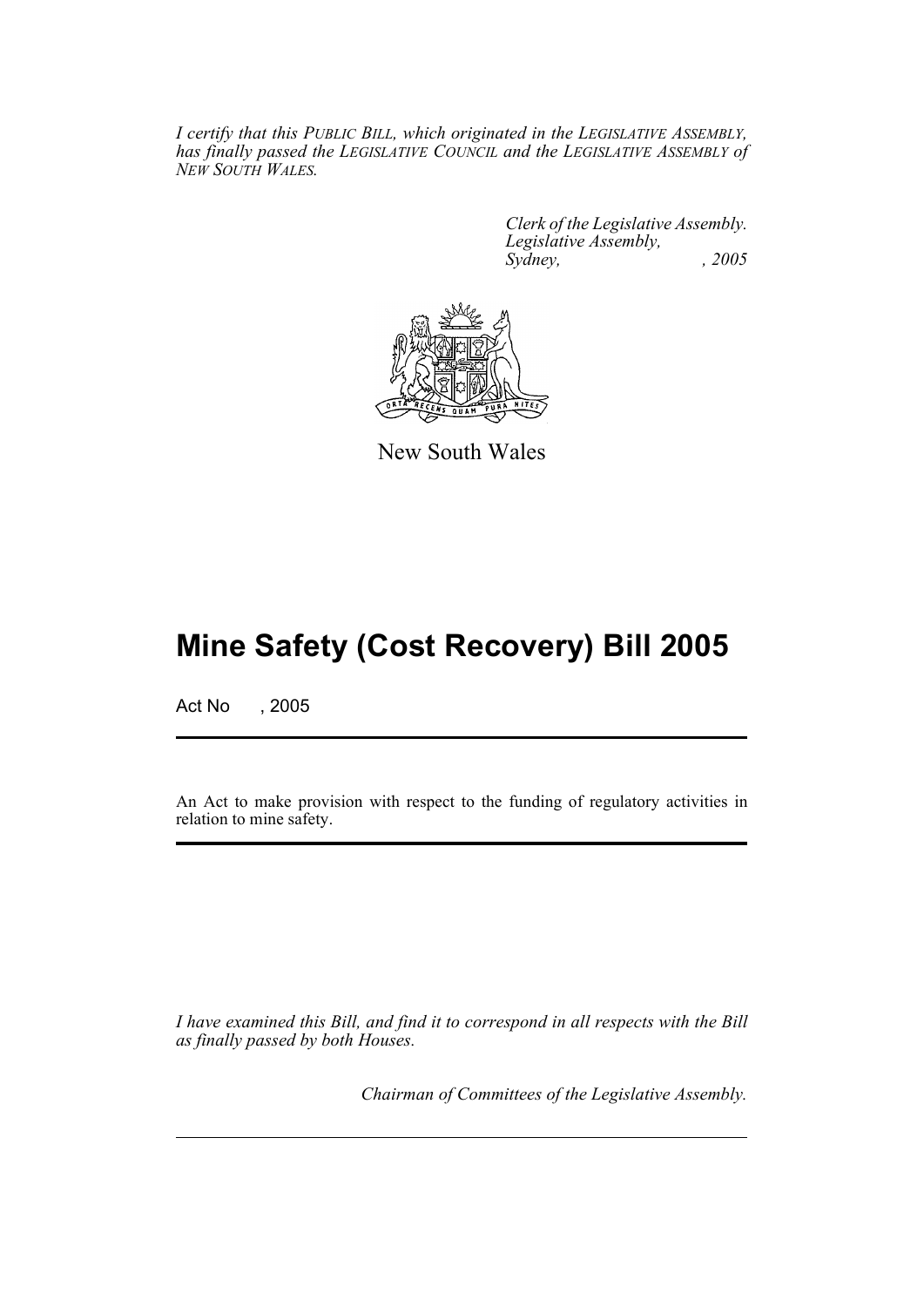### Clause 1 Mine Safety (Cost Recovery) Bill 2005

Part 1 Preliminary

**The Legislature of New South Wales enacts:**

# <span id="page-3-1"></span><span id="page-3-0"></span>**Part 1 Preliminary**

# **1 Name of Act**

This Act is the *Mine Safety (Cost Recovery) Act 2005*.

# <span id="page-3-2"></span>**2 Commencement**

This Act commences on the date of assent.

# <span id="page-3-3"></span>**3 Definitions**

(1) In this Act:

*Department* means the Department of Primary Industries.

*Director-General* means the Director-General of the Department.

*exercise* a function includes perform a duty.

*financial year* means a year commencing on 1 July.

*function* includes a power, authority or duty.

*Fund* means the Mine Safety Fund established under this Act.

*insurance premiums order* has the same meaning as in the Workers Compensation Acts.

# *insurer* means:

- (a) a licensed mining industry insurer, or
- (b) a mining industry self-insurer, or
- (c) a specialised mining industry insurer.

*licensed mining industry insurer* means a licensed insurer (within the meaning of the Workers Compensation Acts) who issues workers compensation policies of insurance to mining industry employers, but does not include a specialised insurer within the meaning of the Workers Compensation Acts.

*mine safety legislation* means any of the following Acts and the regulations and other instruments made under them:

- (a) this Act,
- (b) *Occupational Health and Safety Act 2000* to the extent that it relates to mines,
- (c) *Coal Mine Health and Safety Act 2002*,
- (d) *Mine Health and Safety Act 2004*,
- (e) *Coal Mines Regulation Act 1982*,
- (f) *Mines Inspection Act 1901*,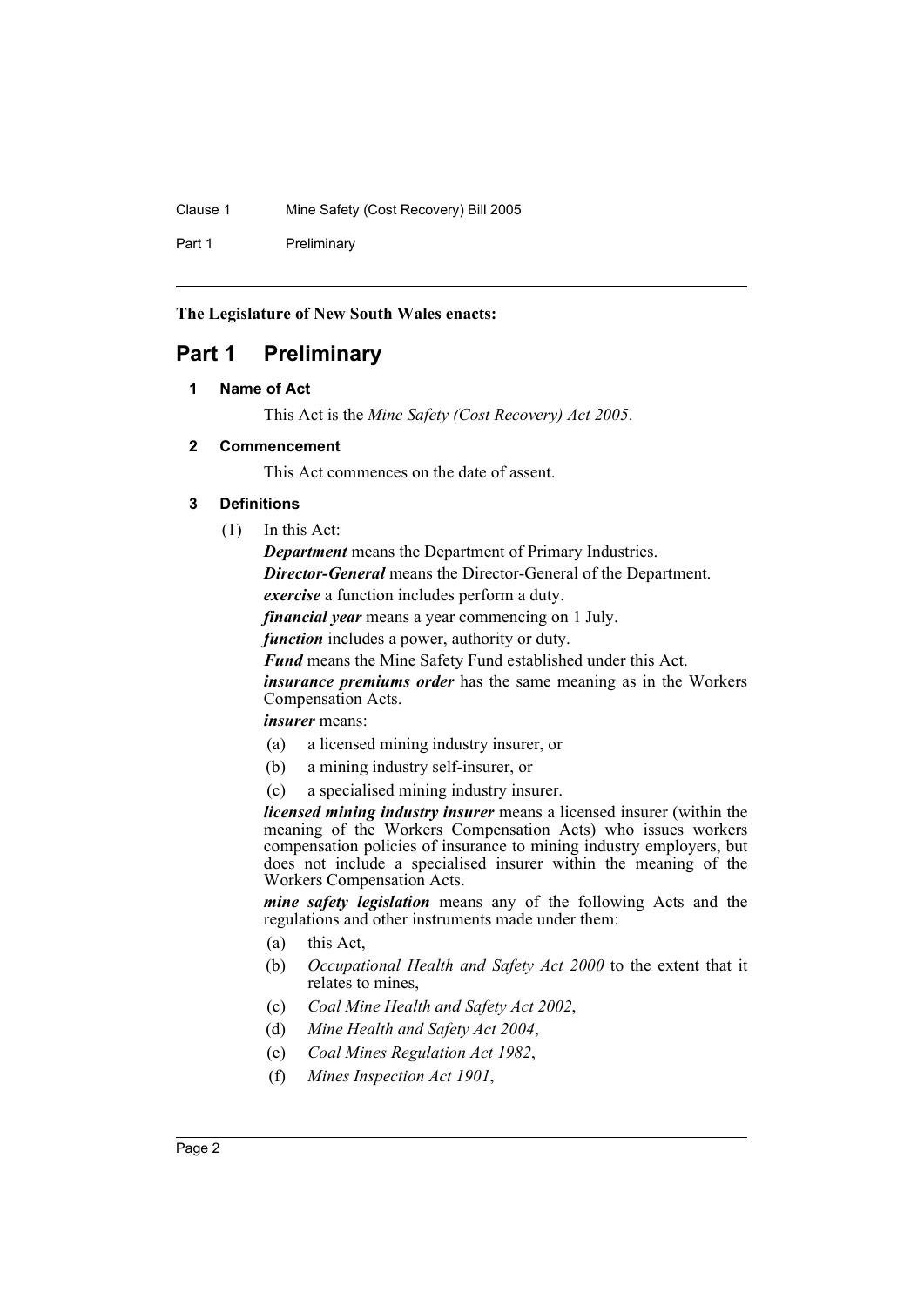Mine Safety (Cost Recovery) Bill 2005 Clause 4

Preliminary **Preliminary Part 1** 

(g) *Petroleum (Onshore) Act 1991*.

*mining industry employer*—see section 4.

*mining industry self-insurer* means a mining industry employer who is a self-insurer within the meaning of the Workers Compensation Acts.

*specialised mining industry insurer* means a specialised insurer (within the meaning of the Workers Compensation Acts) who issues workers compensation policies of insurance to mining industry employers, and includes the workers compensation company within the meaning of the *Coal Industry Act 2001*.

**Note.** The workers compensation company referred to in this definition is taken to be a specialised insurer for the purposes of the Workers Compensation Acts.

*Workers Compensation Acts* means the *Workers Compensation Act 1987* and the *Workplace Injury Management and Workers Compensation Act 1998*.

- (2) A reference to a *mine* in paragraph (b) of the definition of *mine safety legislation* in subsection (1) is a reference to any of the following:
	- (a) any place of work to which the *Coal Mine Health and Safety Act 2002* applies,
	- (b) any place of work that is a mine within the meaning of the *Mine Health and Safety Act 2004* or at which activities are carried out under the *Petroleum (Onshore) Act 1991*,
	- (c) a mine within the meaning of the *Coal Mines Regulation Act 1982* or the *Mines Inspection Act 1901*,
	- (d) a coal preparation plant that is declared under Part 5A of the *Coal Mines Regulation Act 1982*.
- (3) Notes included in the text of this Act do not form part of this Act.

### <span id="page-4-0"></span>**4 Meaning of "mining industry employer"**

(1) In this Act:

*mining industry employer* means a person:

- (a) who employs workers who work in the mining industry (or whose work includes work in the mining industry), and
- (b) who has obligations and responsibilities under the mine safety legislation in relation to the health and safety of those workers,
- and includes:
- (c) a principal who (as provided by section 20 of the *Workers Compensation Act 1987*) is liable to pay compensation under that Act to a worker of a contractor who is a person referred to in paragraphs (a) and (b), or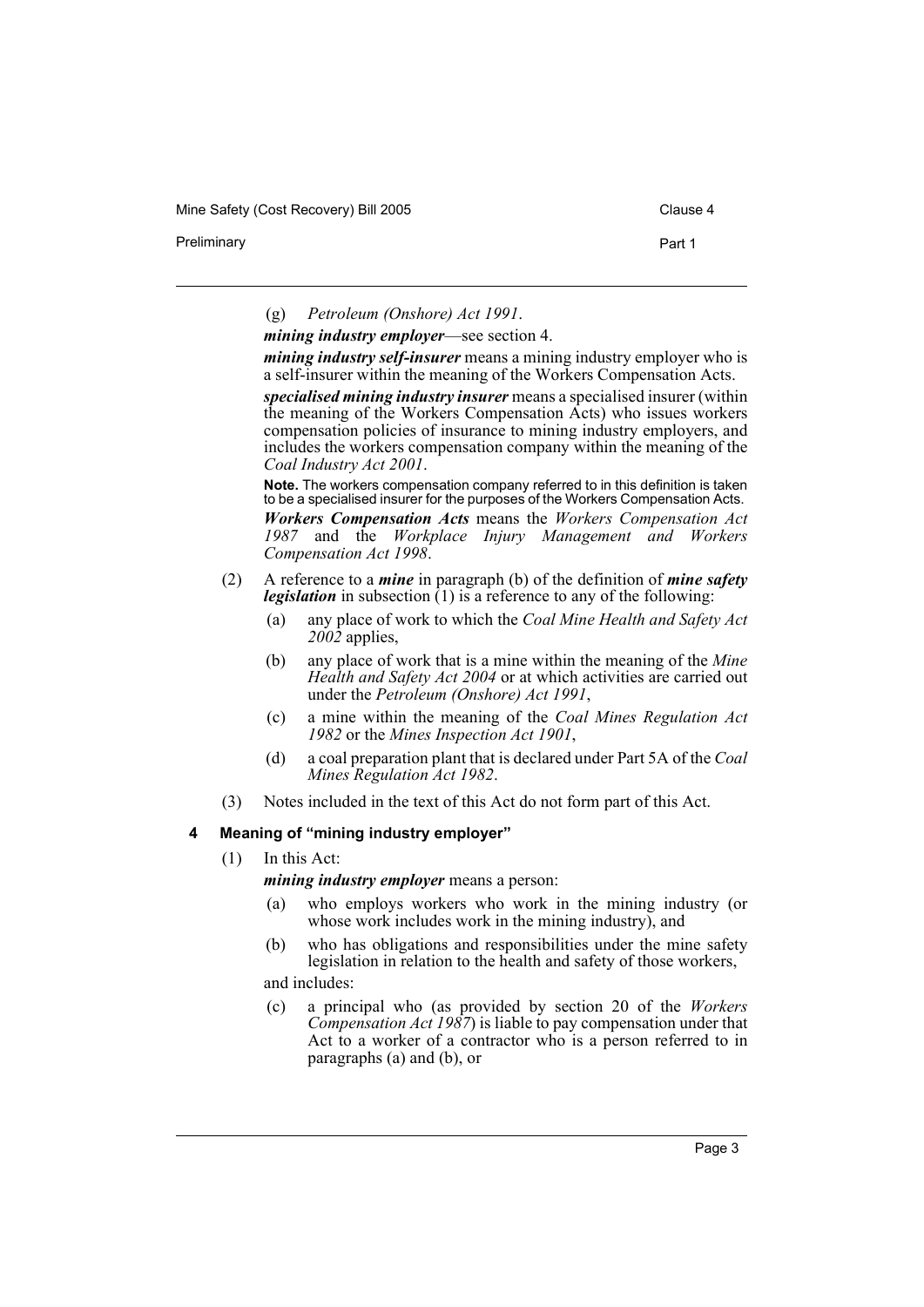#### Clause 4 Mine Safety (Cost Recovery) Bill 2005

Part 1 Preliminary

- (d) a principal contractor who (as provided by section 175B of the *Workers Compensation Act 1987*) is liable for the payment of any workers compensation insurance premiums payable by a person referred to in paragraphs (a) and  $(b)$ .
- (2) For the purposes of this Act, a person is a *mining industry employer* only to the extent that the person employs workers in the mining industry.
- (3) In this section, *worker* has the same meaning as in the Workers Compensation Acts, and includes a person who is, by operation of the Workers Compensation Acts, deemed to be a worker for the purposes of those Acts.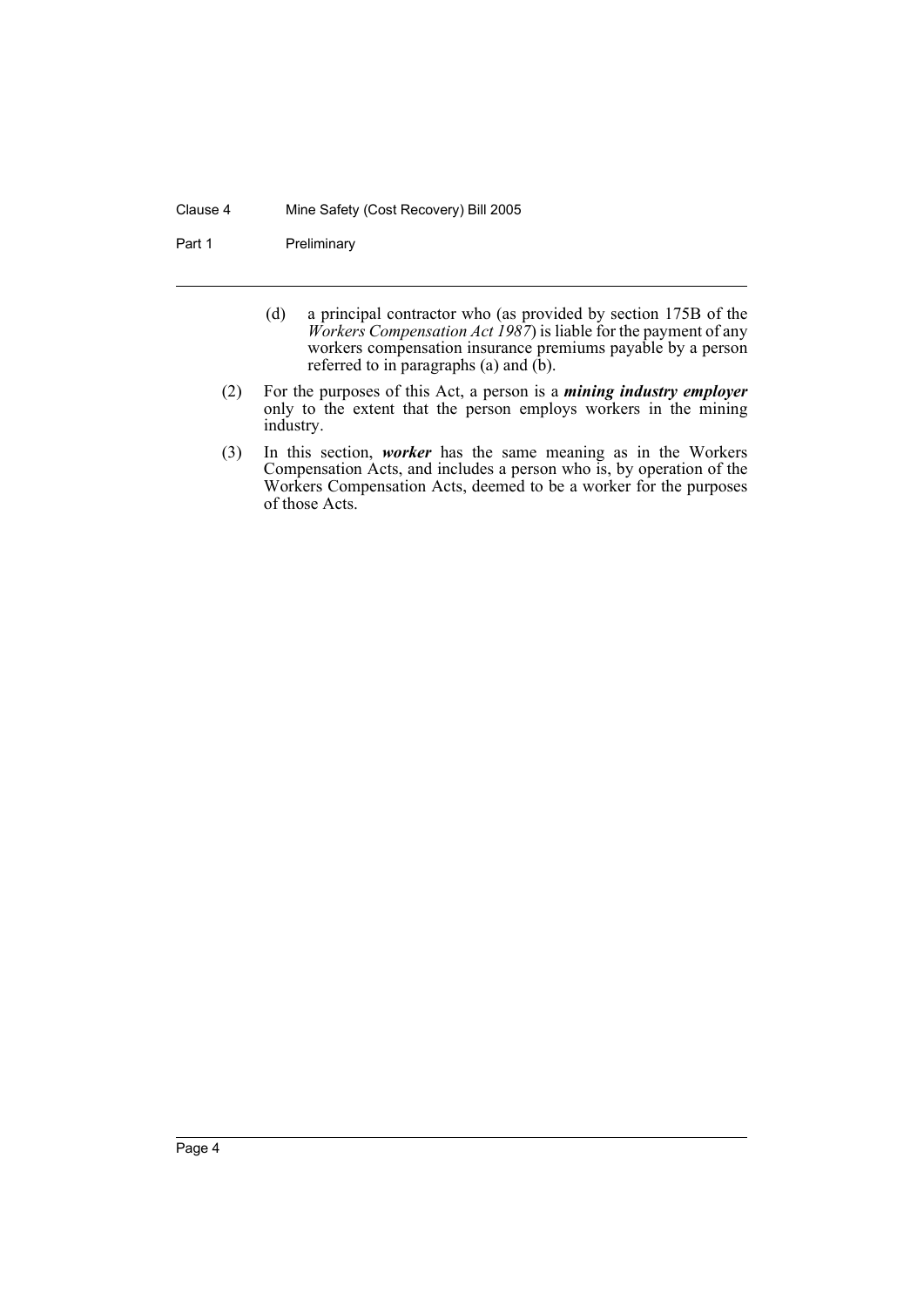| Mine Safety (Cost Recovery) Bill 2005        | Clause 5 |
|----------------------------------------------|----------|
| Funding of mine safety regulatory activities | Part 2   |

# <span id="page-6-0"></span>**Part 2 Funding of mine safety regulatory activities**

# <span id="page-6-2"></span><span id="page-6-1"></span>**Division 1 Establishment of Mine Safety Fund**

# **5 Establishment of Fund**

- (1) There is to be established in the Special Deposits Account a fund called the Mine Safety Fund.
- (2) The Fund is to be administered by the Director-General.

# <span id="page-6-3"></span>**6 Payments into Fund**

The following is to be paid into the Fund:

- (a) contributions paid by insurers under and in accordance with this Act,
- (b) any money appropriated by Parliament for the purposes of the Fund,
- (c) the proceeds of the investment of money in the Fund,
- (d) any other money required to be paid into the Fund by or under this or any other Act or the regulations under this Act.

# <span id="page-6-4"></span>**7 Payments out of Fund**

- (1) The following is to be paid from the Fund:
	- (a) all payments required to meet expenditure incurred by the Department in carrying out regulatory activities under or in connection with the mine safety legislation,
	- (b) all other amounts required to meet expenditure incurred by the Department in the administration or execution of the mine safety legislation,
	- (c) any money required to reimburse the WorkCover Authority for expenses incurred by it in connection with its functions under this Act,
	- (d) any money required to meet administrative expenses in relation to the Fund,
	- (e) all other money directed or authorised to be paid from the Fund by this Act or by the regulations under this Act.
- (2) The assets of the Fund cannot be applied for the purpose of enabling any payment as a dividend to the credit of the Consolidated Fund nor can they be applied for any purpose by any other Act.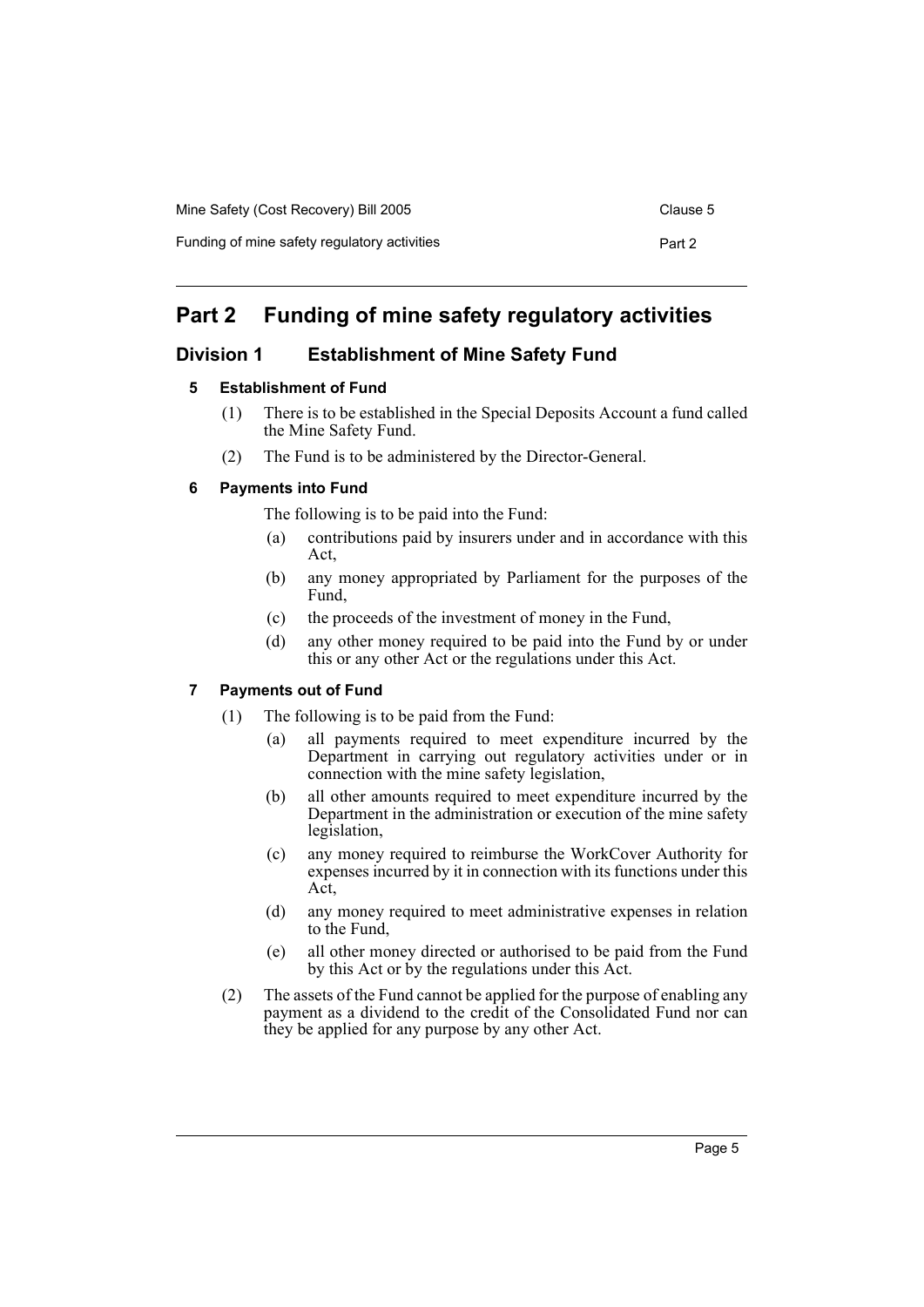#### Clause 8 Mine Safety (Cost Recovery) Bill 2005

Part 2 Funding of mine safety regulatory activities

#### <span id="page-7-0"></span>**8 Investment of money in Fund**

The Director-General may, on behalf of the Department, invest money in the Fund:

- (a) in such manner as may be authorised by the *Public Authorities (Financial Arrangements) Act 1987*, or
- (b) if that Act does not confer power on the Department to invest the money, in any other manner approved by the Treasurer.

# <span id="page-7-2"></span><span id="page-7-1"></span>**Division 2 Contributions to Mine Safety Fund**

#### **9 Estimate by Director-General of amount to be contributed to Fund**

- (1) The Director-General is to make an estimate before the beginning of each relevant period of the amount required to be contributed to the Fund to meet the payments required to be made from the Fund during that period.
- (2) A *relevant period* is any financial year or, in the case of the financial year commencing 1 July 2005, such other period (if any) as the Director-General determines for the purposes of this section.
- (3) The Director-General's estimate for a relevant period has no effect unless it is approved by the Minister.

### <span id="page-7-3"></span>**10 Contributions to Fund by insurers**

- (1) The amount estimated by the Director-General under section 9 for a relevant period is to be paid to the Director-General by way of contributions by insurers in accordance with this section.
- (2) The Director-General may, in respect of an estimate for a relevant period, determine:
	- (a) the insurers or classes of insurers by whom contributions under this section are to be paid, and
	- (b) the amount of the contributions to be paid by such insurers or classes of insurers (including different amounts of contributions in respect of different insurers or classes of insurers), and
	- (c) the times at which the contributions are to be paid and the manner in which they are to be paid (including by way of instalments).
- (3) The amount payable may be expressed as a fixed amount or in such other manner as may be determined by the Director-General.
- (4) The Director-General is to notify each insurer of the amount of contributions payable by the insurer for a relevant period and the times and manner in which they are to be paid.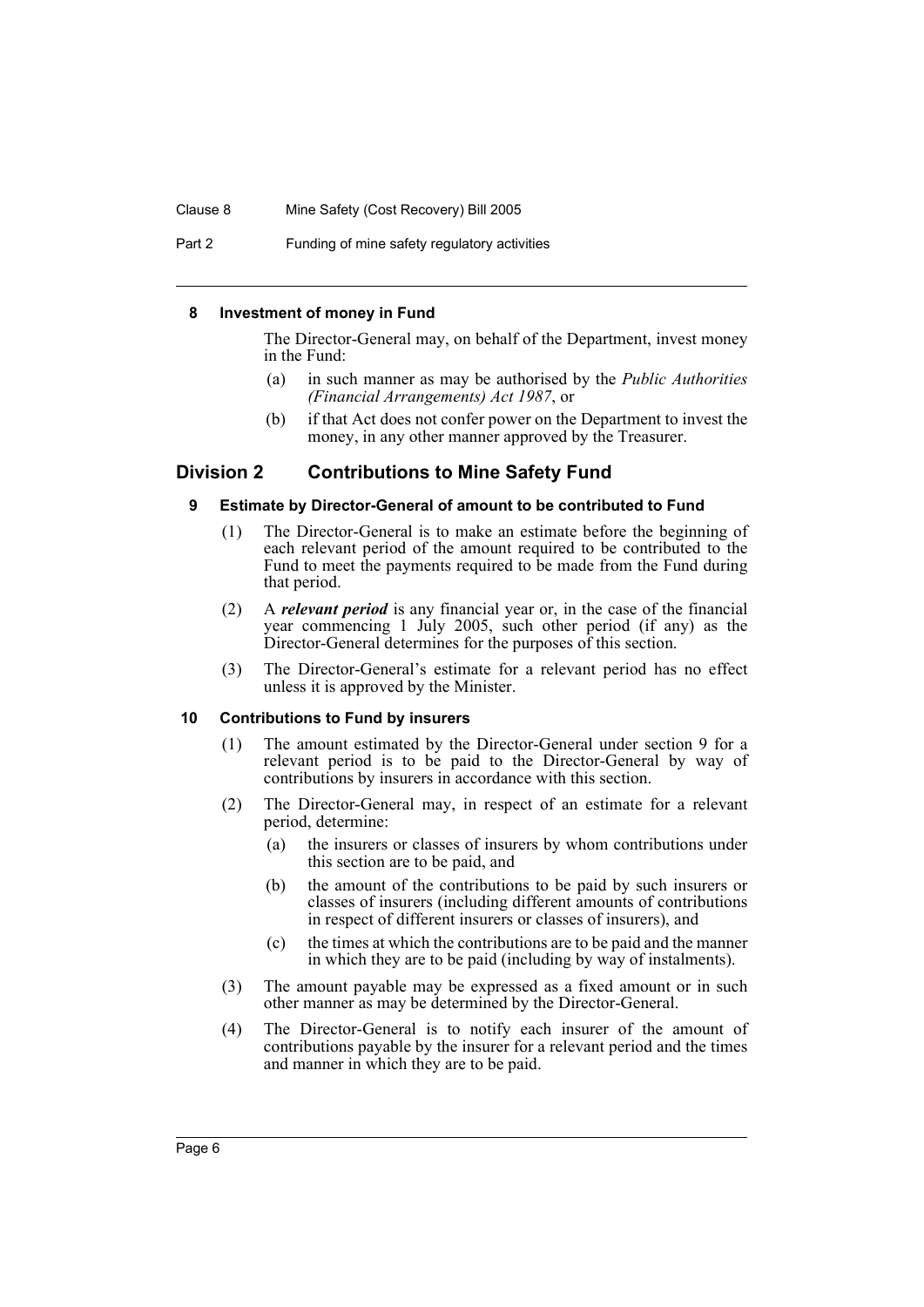| Mine Safety (Cost Recovery) Bill 2005        | Clause 10 |
|----------------------------------------------|-----------|
| Funding of mine safety regulatory activities | Part 2    |

- (5) In the case of a licensed mining industry insurer, the insurer may, subject to and in accordance with any relevant insurance premiums order, adjust the premium payable in respect of a policy of insurance issued to a mining industry employer so as to include an amount equivalent to such part of the contributions payable by the insurer under this section as relates to that employer and that policy. Accordingly, an insurance premiums order may make provision for the adjustment of any such premium and it does not matter if the order relating to the policy concerned relates to the period commencing 4 pm on the day immediately preceding the financial year to which the estimate relates.
- (6) In the case of a specialised mining industry insurer, the insurer may adjust the premium payable in respect of a policy of insurance issued to a mining industry employer so as to include an amount equivalent to such part of the contributions payable by the insurer under this section as relates to that employer and that policy.
- (7) Except as may be provided by the regulations, an adjustment of premium may, despite any other Act, be made for the purposes of subsection  $(5)$  or  $(6)$  in respect of a policy of insurance in force as at the date on which the Director-General's determination (if any) under this section is made in relation to the financial year commencing 1 July 2005.
- (8) If a contribution payable by an insurer has not been paid within the time required under this section:
	- (a) the insurer is guilty of an offence and liable to a penalty not exceeding 100 penalty units, and
	- (b) the amount of the required contribution together with a late payment fee calculated at the rate of 15% of that amount per annum compounded quarterly (or, where another rate is prescribed by the regulations, that other rate) may be recovered by the Director-General from the insurer as a debt due to the State for payment into the Fund.
- (9) A certificate purporting to be signed by the Director-General as to the amount of a contribution payable under this section by an insurer specified in the certificate and the due date for payment is admissible in proceedings under this section and is evidence of the matters specified in the certificate.
- (10) The obligation of an insurer to make a contribution under this section in respect of any period during which the person was an insurer does not cease merely because the person subsequently ceases to be an insurer.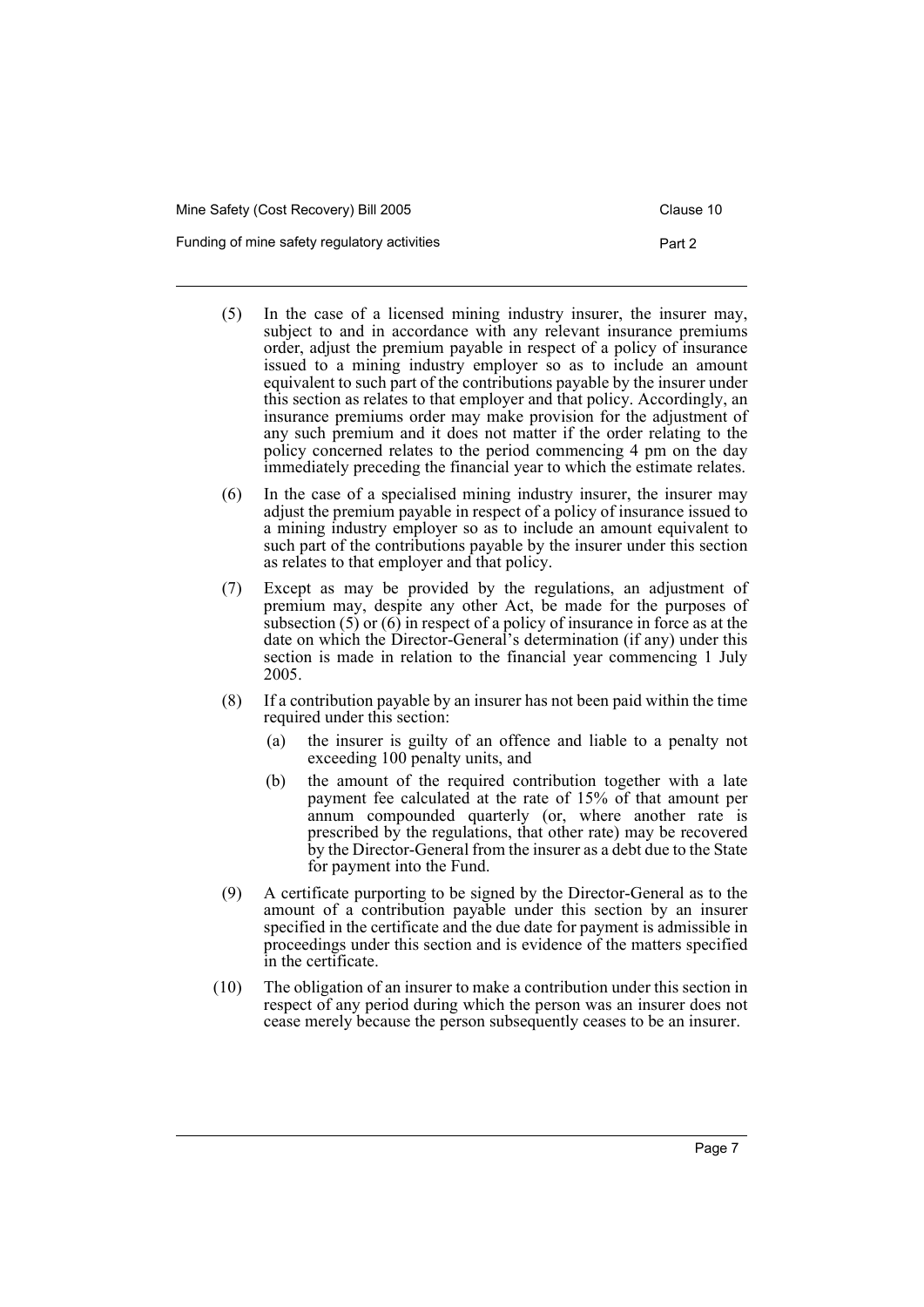# Clause 10 Mine Safety (Cost Recovery) Bill 2005

# Part 2 Funding of mine safety regulatory activities

(11) A determination by the Director-General under subsection (2) (c) may only be made with the concurrence of the WorkCover Authority unless the determination relates solely to the workers compensation company within the meaning of the *Coal Industry Act 2001*.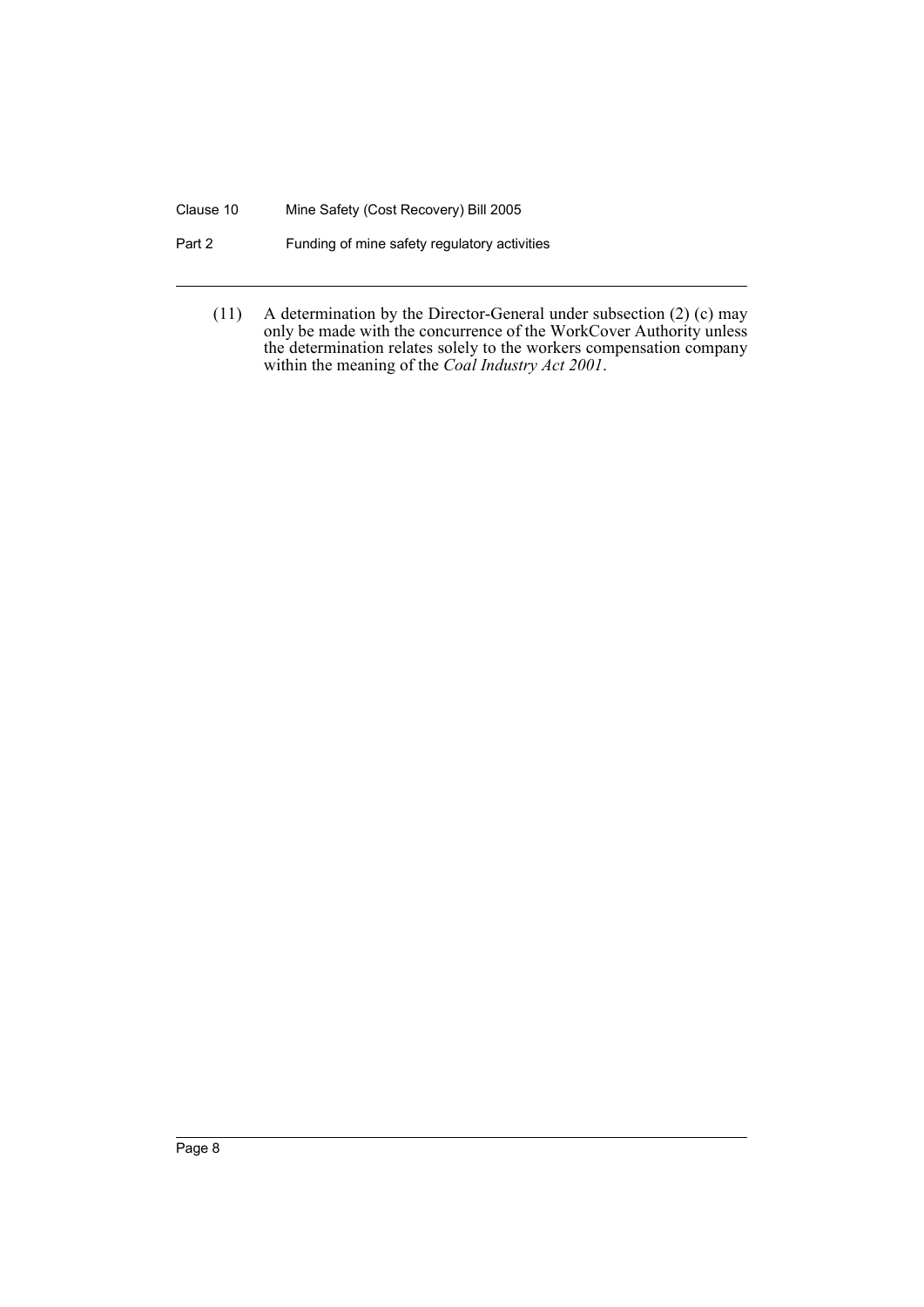Mine Safety (Cost Recovery) Bill 2005 Clause 11

Miscellaneous **Part 3** 

# <span id="page-10-0"></span>**Part 3 Miscellaneous**

# <span id="page-10-1"></span>**11 Act to bind Crown**

This Act binds the Crown in right of New South Wales and, in so far as the legislative power of the Parliament of New South Wales permits, the Crown in all its other capacities.

# <span id="page-10-2"></span>**12 Arrangements for exchanging information and for other matters**

- (1) The Director-General may enter into arrangements with the WorkCover Authority for any of the following purposes:
	- (a) the exchanging of information for or in connection with the making of a determination under section 10,
	- (b) the payment of contributions under section 10 by insurers of a specified class to the WorkCover Authority for subsequent payment into the Fund,
	- (c) authorising the WorkCover Authority to make a determination as referred to in section 10 (2) (c) in relation to a specified class of insurers,
	- (d) authorising the WorkCover Authority to notify a specified class of insurers of any matters required to be notified under section 10,
	- (e) authorising the WorkCover Authority to bring any debt recovery proceedings arising under section 10 in relation to a specified class of insurers,
	- (f) for the payment of money out of the Fund to reimburse insurers of a specified class for expenses incurred by them in connection with this Act, but only if those expenses have been approved by<br>the WorkCover Authority after consulting with the WorkCover Authority after consulting with the Director-General.
- (2) Information may be exchanged between the Director-General and the WorkCover Authority under any such arrangement despite the provisions of any other Act.
- (3) The Director-General may enter into arrangements with any insurer for the provision by the insurer of any information that may be used by the Director-General for the purposes of making a determination under section 10.

### <span id="page-10-3"></span>**13 Requirement to provide information**

(1) An authorised officer may, by notice in writing, require a specialised mining industry insurer or mining industry self-insurer to provide the authorised officer with such documents and information, and within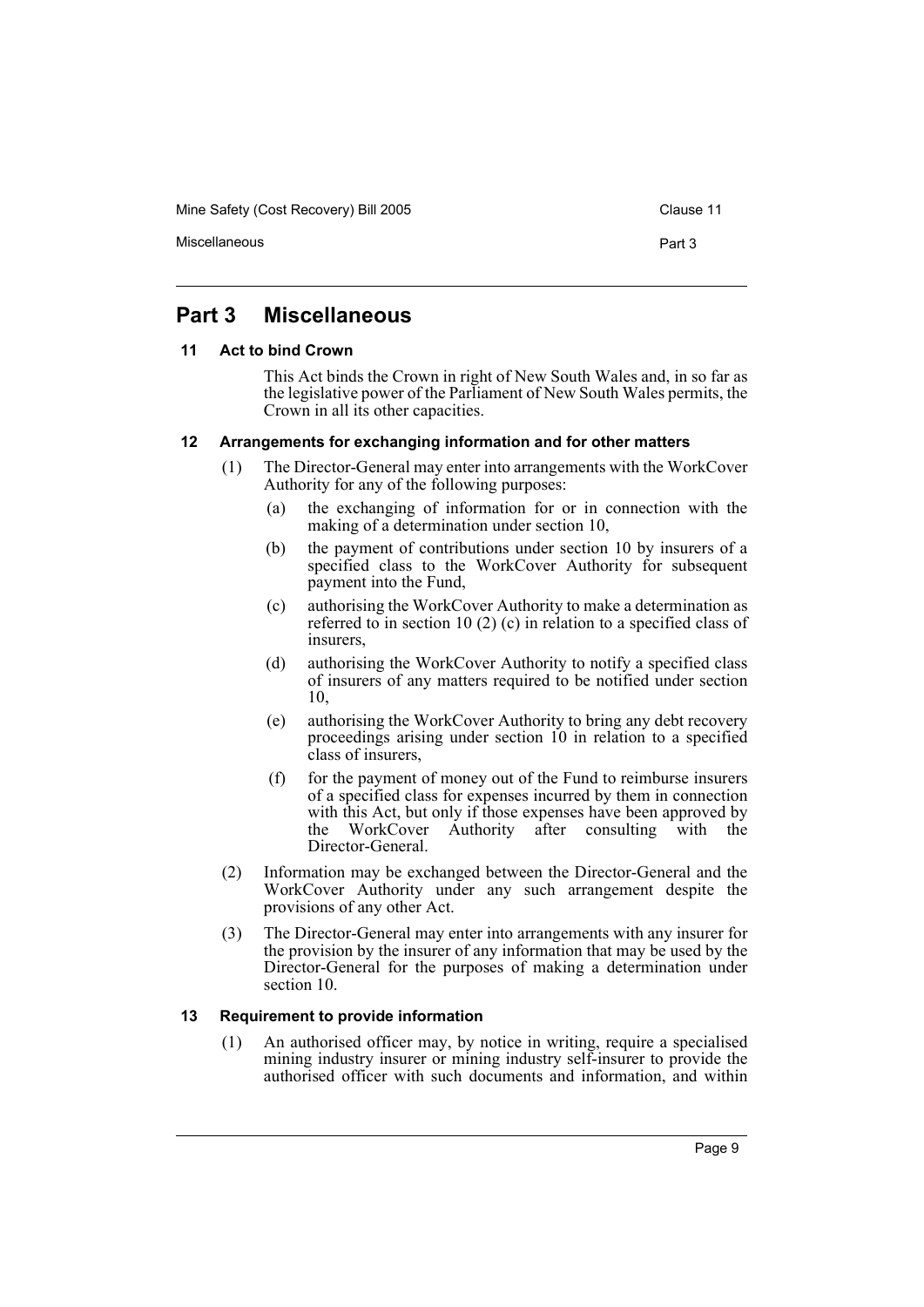### Clause 14 Mine Safety (Cost Recovery) Bill 2005

Part 3 Miscellaneous

such time, as may be specified in the notice for the purposes of enabling the Director-General to make a determination under section 10.

- (2) The regulations may make provision for or with respect to:
	- (a) the provision by specialised mining industry insurers and mining industry self-insurers of documents and information of the kind referred to in subsection (1), and
	- (b) the keeping of records by specialised mining industry insurers and mining industry self-insurers for the purposes of this Act.
- (3) An authorised officer may:
	- (a) carry out an audit or inspection of the documents and records required to be provided or kept by or under this section, and
	- (b) make copies of any such documents or records.
- (4) An authorised officer has, for the purposes of exercising any function under subsection (3), the same functions as an authorised officer of the WorkCover Authority under section 238 of the *Workplace Injury Management and Workers Compensation Act 1998*.
- (5) A reference in subsection (1) or (2) to a specialised mining industry insurer or mining industry self-insurer includes a reference to any person who, in the opinion of the Director-General, is or may be such an insurer.
- (6) A person who contravenes any requirement imposed on the person under this section or under the regulations referred to in this section is guilty of an offence.

Maximum penalty: 100 penalty units.

(7) In this section:

*authorised officer* means any person appointed by the Director-General as an authorised officer for the purposes of this section, and includes the Director-General.

# <span id="page-11-0"></span>**14 Delegation**

The Director-General may delegate the exercise of any function of the Director-General under this Act (other than this power of delegation) to:

- (a) any member of staff of the Department, or
- (b) any person, or any class of persons, authorised for the purposes of this section by the regulations.

# <span id="page-11-1"></span>**15 Service of documents**

(1) A document that is authorised or required by this Act or the regulations to be served on any person may be served by: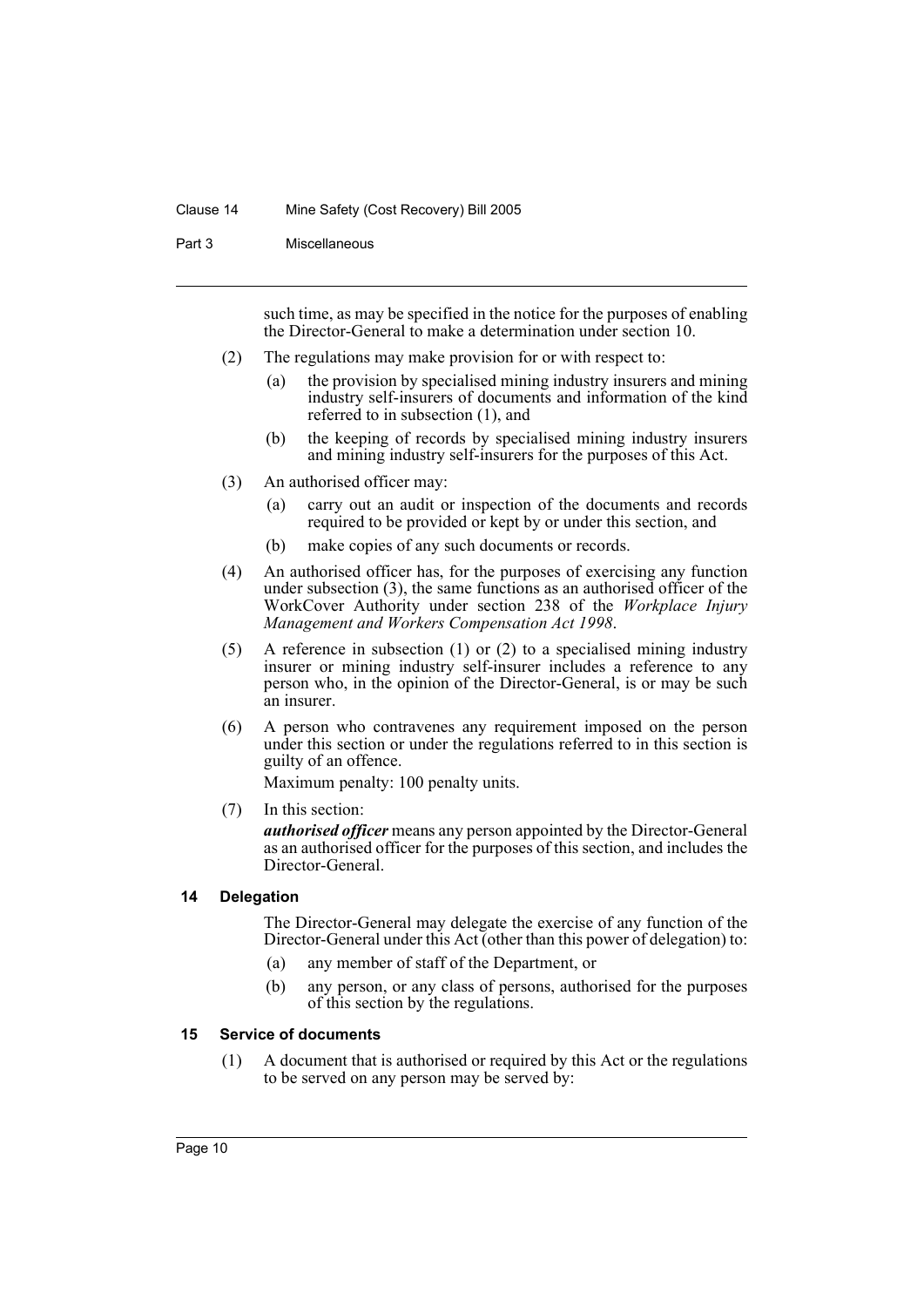- Miscellaneous **Part 3** 
	- (a) in the case of a natural person:
		- (i) delivering it to the person personally, or
		- (ii) sending it by post to the address specified by the person for the giving or service of documents or, if no such address is specified, the residential or business address of the person last known to the person giving or serving the document, or
		- (iii) sending it by facsimile transmission to the facsimile number of the person, or
	- (b) in the case of a body corporate:
		- (i) leaving it with a person apparently of or above the age of 16 years at, or by sending it by post to, the head office, a registered office or a principal office of the body corporate or to an address specified by the body corporate for the giving or service of documents, or
		- (ii) sending it by facsimile transmission to the facsimile number of the body corporate.
	- (2) Nothing in this section affects the operation of any provision of a law or of the rules of a court authorising a document to be served on a person in any other manner.

### <span id="page-12-0"></span>**16 Nature of proceedings for offences**

Proceedings for an offence under this Act may be dealt with summarily before a Local Court.

# <span id="page-12-1"></span>**17 Regulations**

- (1) The Governor may make regulations, not inconsistent with this Act, for or with respect to any matter that by this Act is required or permitted to be prescribed or that is necessary or convenient to be prescribed for carrying out or giving effect to this Act.
- (2) In particular, the regulations may contain provisions of a savings or transitional nature consequent on the enactment of this Act.
- (3) Any such savings or transitional provision may, if the regulations so provide, take effect from the date of assent to this Act or a later date. To the extent to which any such provision takes effect from a date that is earlier than the date of its publication in the Gazette, the provision does not operate so as:
	- (a) to affect, in a manner prejudicial to any person (other than the State or an authority of the State), the rights of that person existing before the date of its publication, or